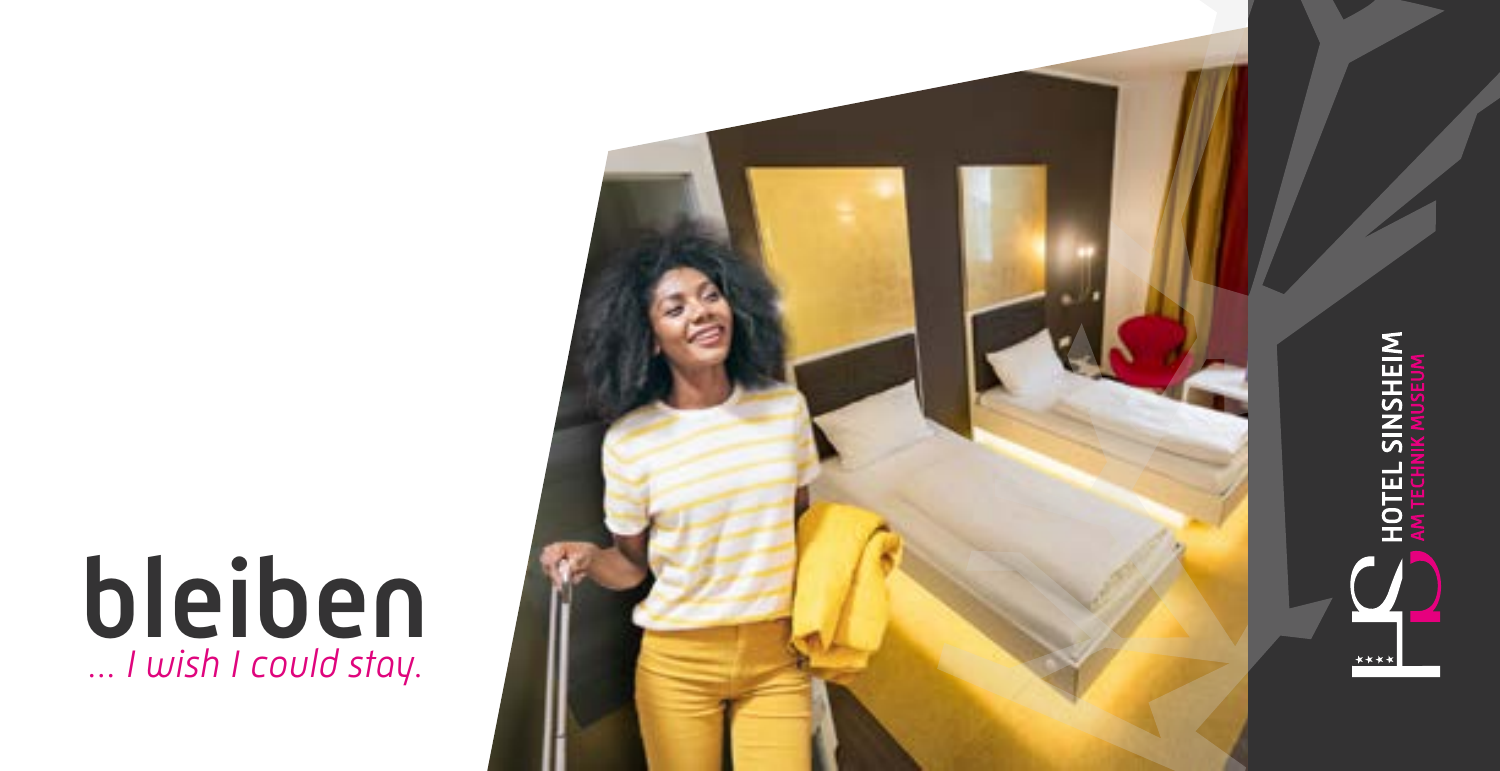



Lassen Sie den Alltag hinter sich und entspannen Sie in stilvoll moderner Umgebung, bei exzellenter Küche in zentraler Lage. Gleich neben dem Hotel erkunden Technikfans eines der größten privaten Museen Europas – das Technik Museum Sinsheim. In nur wenigen Gehminuten erreichen Fußballfans die PreZero Arena des Bundesligisten TSG 1899 Hoffenheim und Entspannungssuchende die Thermen & Badewelt Sinsheim – ein Paradies unter Palmen.

Sie finden uns nahe der Ost-West-Tangente A6 zwischen Heilbronn und Heidelberg.

*Leave the daily grind behind and relax in centrally-located, stylishly modern surroundings with excellent cuisine. Right next to the hotel, technology fans can explore one of the largest private museums in Europe – the Technik Museum Sinsheim. In just a few minutes on foot, football fans can be at the PreZero Arena, home of the Bundesliga team TSG 1899 Hoffenheim, and relaxation seekers at the Sinsheim thermal baths & swimming world – a palm tree paradise.*

*You will find us located, between Heilbronn and Heidelberg and close to the A6 motorway east-west axis.* 

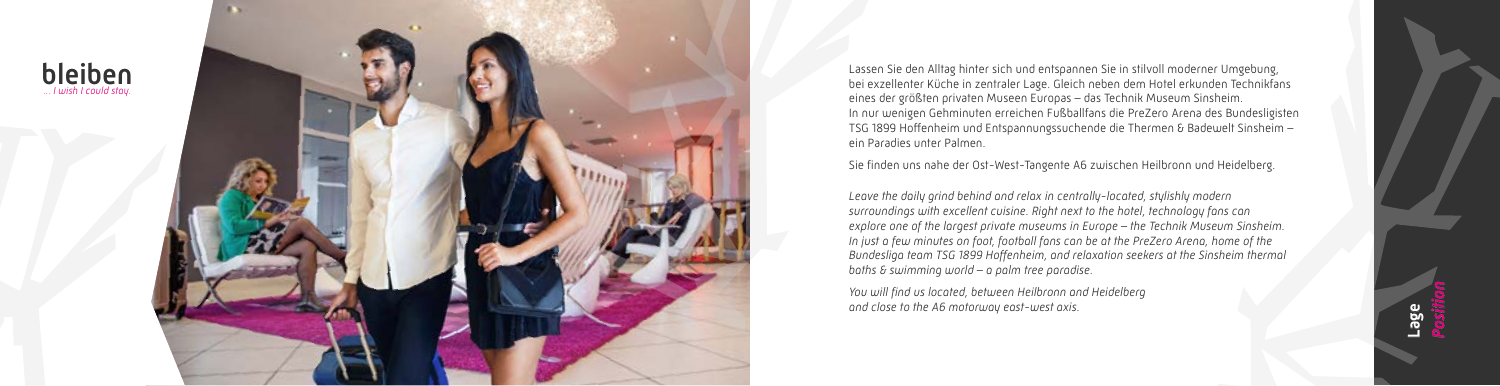

bleiben *... I wish I could stay.*

Helles Weiß und dunkle Grautöne treffen auf Farbakzente in Magenta und Gold. Die Design-Beleuchtungselemente sorgen für eine beruhigende Atmosphäre. Alle Zimmer verfügen über Klimaanlage, Flachbildschirm, Radio und Telefon, einen Schreibtisch, Sitzecke und Minibar. Die Badezimmer sind ausgestattet mit Dusche/WC, Handtuchwärmer, Haartrockner und Kosmetikspiegel.

Kommen Sie an und fühlen Sie sich wie Zuhause.

*Bright white and dark grey tones meet colourful accents of magenta and gold. Designer lighting provides a soothing atmosphere. All rooms have air conditioning, flat screen TV, radio and telephone, desk, sitting area and minibar. The bathrooms are equipped with a shower & WC, heated towel rail, hairdryer and make-up mirror.*

*Arrive and make yourself at home.*

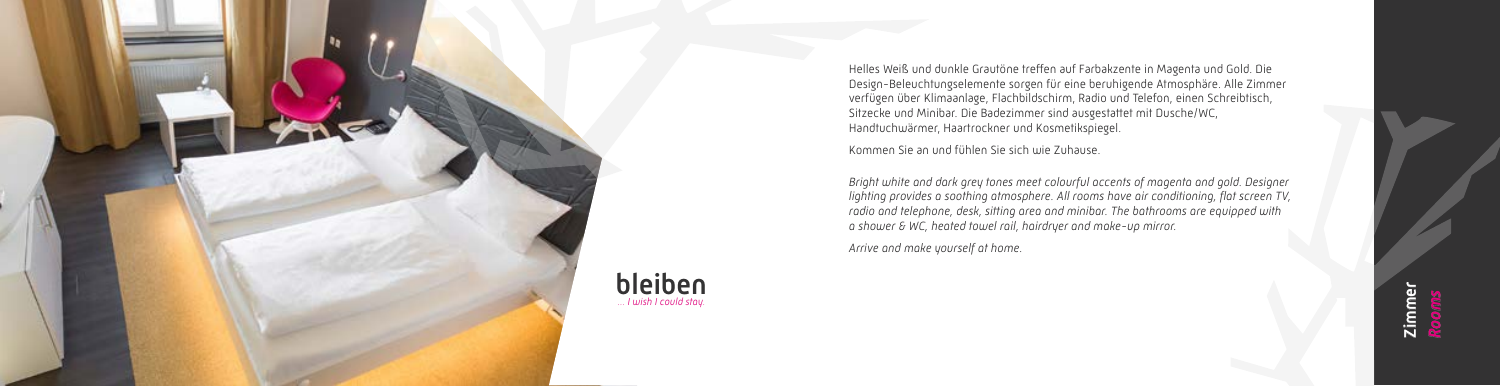



Mit viel Liebe zum Detail kreiert unser Küchenteam Glücksmomente, die zum Wiederholen einladen. Besonderes Augenmerk legen wir auf regionale und hochwertige Zutaten, die wir von ausgewählten Lieferanten beziehen. Ebenso sind frischer Fisch und Meeresfrüchte wichtige Komponenten unseres abwechslungsreichen Angebotes.

Mit exklusiven Menüs, monatlichen Veranstaltungen oder ausgefallenen Verkostungen nehmen wir Sie mit auf kulinarische Reisen in mediterrane Genusswelten.

> Restaurant & Terrasse *Restaurant & terrace*ā

*With great attention to detail, our kitchen team creates moments of happiness that you'll want to repeat. We place particular emphasis on regional, high-quality ingredients that we source from selected suppliers. Fresh fish and seafood are also important components in the wide range of meals that we offer.*

*With our exclusive menus, monthly events and unusual tastings, we will take you on a culinary journey to sample the delights of the Mediterranean.*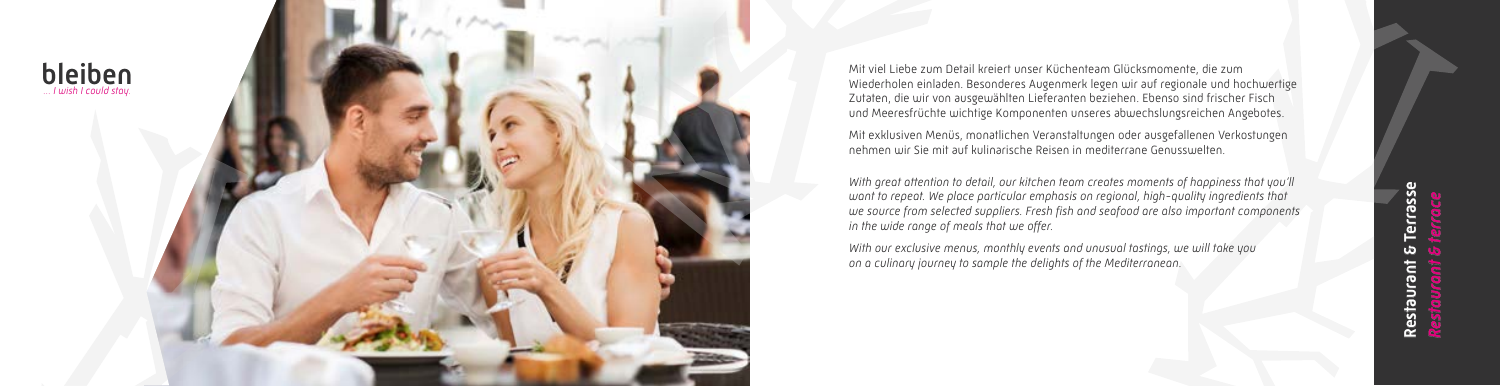



Unser Tagungskonzept verbindet moderne Räumlichkeiten, kompetente Planung und Unterstützung sowie ausgewogene und hochwertige Verpflegung. Vollklimatisierte Konferenzräume mit Tageslicht und Terrassentür ins Freie bieten auch im Hochsommer eine angenehme Arbeitsatmosphäre.

Für Ihre private oder geschäftliche Feier empfehlen wir unser geschmackvoll eingerichtetes Veranstaltungsrestaurant, ein großzügiger Raum mit moderner und gemütlicher Ausstrahlung. Spannende Programmhighlights erleben Sie nebenan im Technik Museum Sinsheim.

*Conferences & events*enrs Tagung & Events 및  $\mathbf{\omega}$ gung

*Our conference concept combines modern premises and knowledgeable planning and support with balanced, high-quality catering. Fully air-conditioned conference rooms with natural light and a door onto the terrace offer a pleasant working environment, even in the height of summer.* 

*For your private parties or work events, we recommend our tastefully decorated event restaurant, a spacious room with an ambience that is both modern and relaxed. You can experience the highlight of your stay just next door at the Technik Museum Sinsheim.*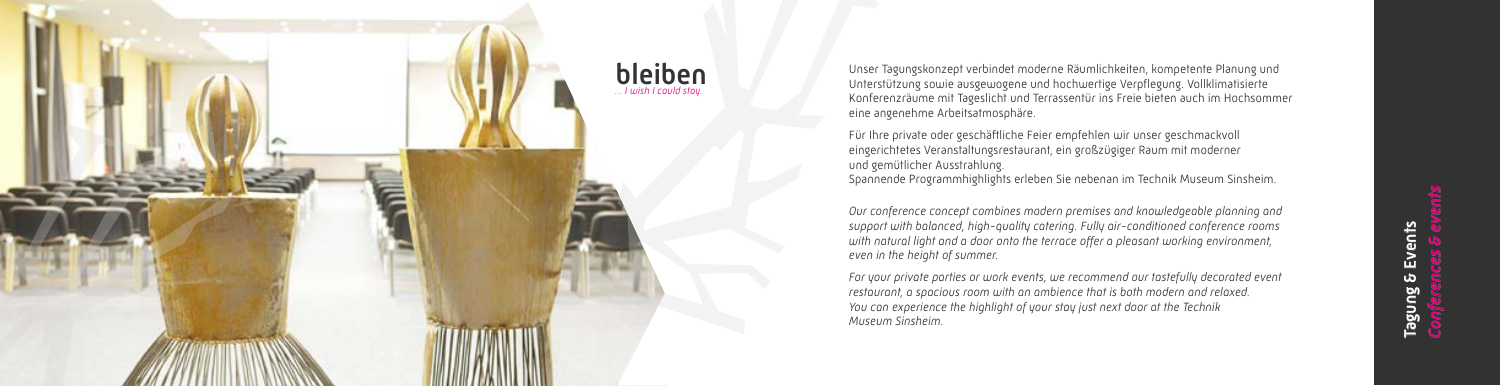

An der Hotelbar erwarten Sie fantastische Aromen – von der frisch gemahlenen Kaffeebohne bis hin zu den würzigen Noten unserer Gartenkräuter. Neben beliebten Klassikern servieren wir Ihnen auch eigene Cocktailkreationen. Köstlichkeiten, welche Sie den Stress des Tages vergessen lassen.

Genießen Sie an heißen Sommertagen hausgemachte Limonaden. Unsere sogenannten Oli-Monaden: gesund, spritzig und unkonventionell. Donnerstags verzaubern wir Sie mit Live-Pianomusik.

*Wonderful aromas await you in the hotel bar – from freshly-ground coffee beans to the spicy notes of herbs grown in our own garden. In addition to the popular classics, we also serve our own cocktail creations. Treats that help you forget the stresses of the day.* 

*Enjoy one of our homemade lemonades on hot summer days – healthy, tangy and unconventional. On Thursdays, we will charm you with live piano music.*

## Hotelbar *Hotel bar*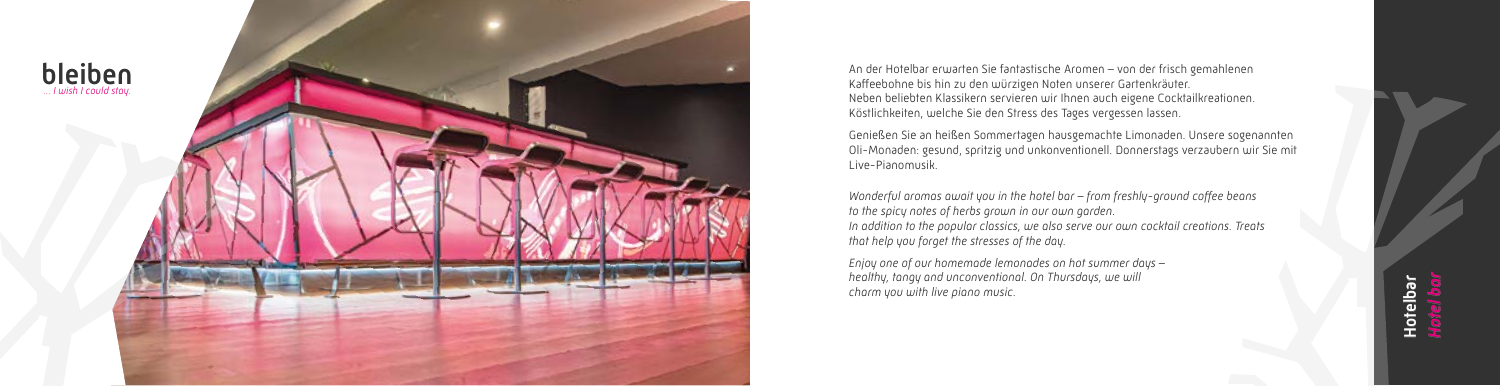

bleiben *... I wish I could stay.*

In unserer Relax-Oase finden Sie Ruhe und Entspannung. Egal ob nach der Finnischen Sauna oder nach dem Dampfbad, in den Aroma- und Wellnessduschen genießen Sie eine wohltuende Abkühlung, um anschließend in der Ruhezone mit Dachterrasse die Seele baumeln zu lassen.

Oder doch lieber Lust auf ein Power-Workout mit dem Rennrad- und Rudergerät? Oder eine Bodyweight und Stretching-Einheit? Der Fitnessbereich bietet den passenden Rahmen für Ihr individuelles und intensives Training.

*Unwind in peace in our Relaxation Oasis. After a Finnish sauna or time in the steam room, you can cool off gently in the aroma and wellness showers, and then kick back in the relaxation area with roof terrace.*

*Or would you prefer a power workout on the exercise bike and rowing machine? Or a bodyweight and stretching session? The fitness area is the right setting, whatever your individual or intensive training needs.*

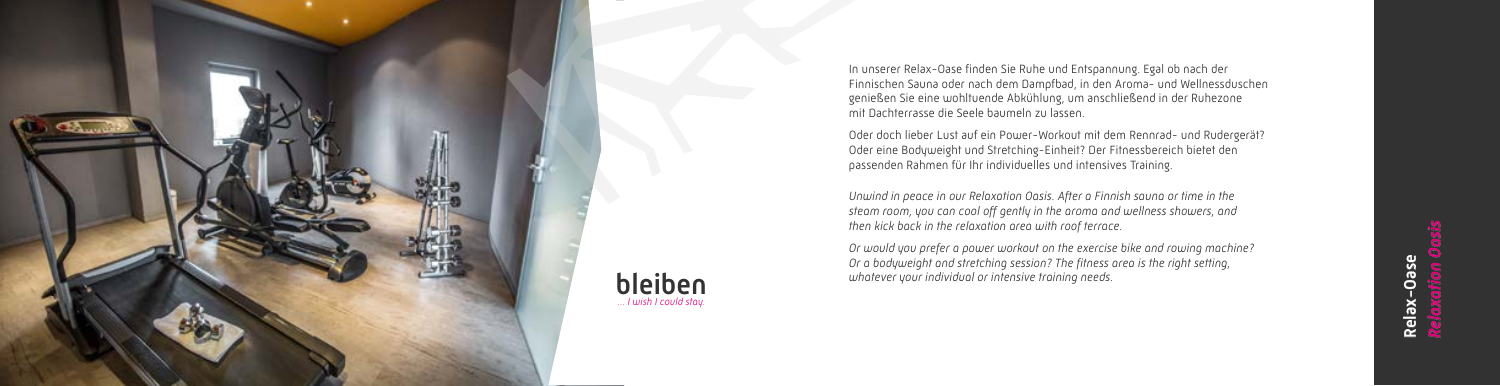info@technik-museum.de



| Technik Museum    | Technik Museum      |
|-------------------|---------------------|
| Sinsheim          | Speyer              |
| Museumsplatz      | Am Technik Museum 1 |
| 74889 Sinsheim    | 67346 Speyer        |
| $+4972619299 - 0$ | +49 6232 6708-0     |

Erleben Sie Technik von Unterwasser bis ins Weltall *Experience technique from underwater to space*

technik-museum.de







hotel-speyer.de

... und übernachten Sie in der historischen Domstadt Speyer. *... and spend the night in the medieval cathedral city Speyer.*

Das Hotel am Technik Museum Speyer

Am Technik Museum 1 67346 Speyer +49 6232 6710–0

info@hotel-speyer.de